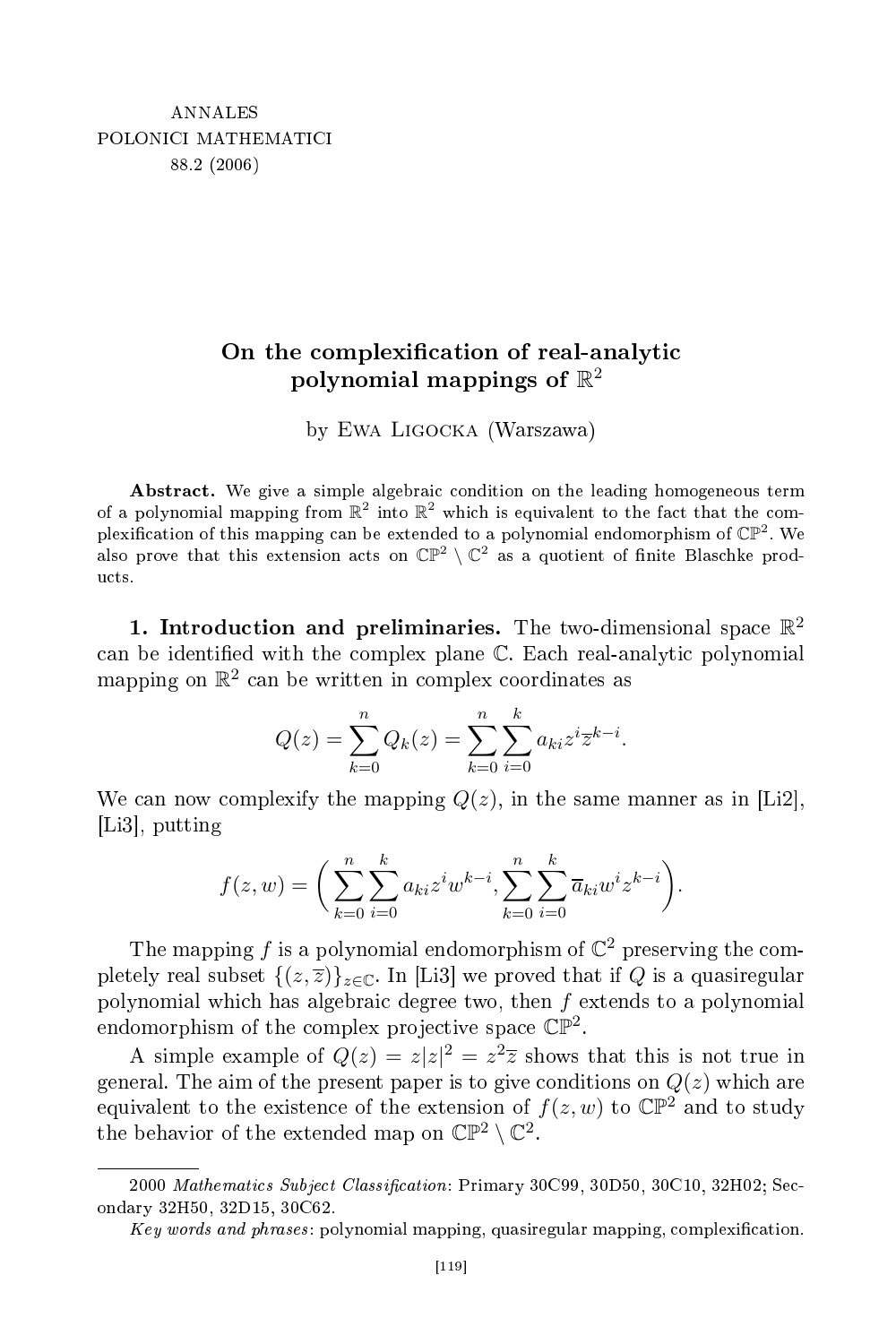120 E. Ligo et al. 120 E. Ligo et al. 120 E. Ligo et al. 120 E. Ligo et al. 120 E. Ligo et al. 120 E. Ligo et

The mapping  $f$  is extendable to  $\mathbb{CP}^2$  iff the mapping  $\widetilde{f}: \mathbb{C}^3 \to \mathbb{C}^3$  defined by

$$
\widetilde{f}(z,w,t) = \bigg(\sum_{k=0}^{n} \bigg(\sum_{i=0}^{k} a_{ki}z^{i}w^{k-i}\bigg)t^{n-k}, \sum_{k=0}^{n} \bigg(\sum_{i=0}^{k} \overline{a}_{ki}w^{i}z^{k-i}\bigg)t^{n-k}, t^{n}\bigg),
$$

vanishes only at  $w = z = t = 0$ . This is equivalent to the fact that

$$
f_n(z,w) = \bigg(\sum_{i=0}^n a_{ni}z^iw^{n-i}, \sum_{i=0}^n \overline{a}_{ni}w^iz^{n-i}\bigg)
$$

vanishes only at  $w = z = 0$ .

The mapping

$$
Q_n(z) = \sum_{i=0}^n a_{ni} z^i \overline{z}^{n-i}
$$

can be written (for  $z \neq 0$ ) as

$$
Q_n(z) = \overline{z}^n \cdot \sum_{i=0}^n a_{ni} \left(\frac{z}{\overline{z}}\right)^i = \overline{z}^n \sum_{i=0}^n a_{ni} \xi^n, \quad \xi = \frac{z}{\overline{z}}
$$

.

Let  $i_0$  be the greatest number for which  $a_{ni} \neq 0$ . The polynomial

$$
P(\xi) = \sum_{i=0}^{n} a_{ni} \xi^i
$$

an be written as

$$
P(\xi) = a_{ni_0} \prod_{j=1}^{i_0} (\xi - p_j)
$$

where the  $p_j$  are roots of  $P(\xi)$ . We have

$$
Q_n(z) = a_{ni_0} \overline{z}^{n-i_0} \prod_{j=1}^{i_0} (z - p_j \overline{z}).
$$

## 2. Results

THEOREM 2.1. The complexified mapping  $f$  extends to a polynomial endomorphism of  $\mathbb{CP}^2$  iff one of the following conditions holds:

- (1)  $i_0 = n$  and  $p_i \overline{p}_i \neq 1$  for each  $i, j = 1, \ldots, n;$
- (2)  $i_0 < n, p_i \neq 0$  for  $i = 1, \ldots, i_0$  and  $p_i \overline{p}_i \neq 1$  for each i, j.

Proof. We have

$$
f_n(z, w) = \left( a_{ni_0} w^{n-i_0} \prod_{j=1}^{i_0} (z - p_j w), \overline{a}_{ni_0} z^{n-i_0} \prod_{j=1}^{i_0} (w - \overline{p}_j z) \right).
$$

Assume that (2) holds.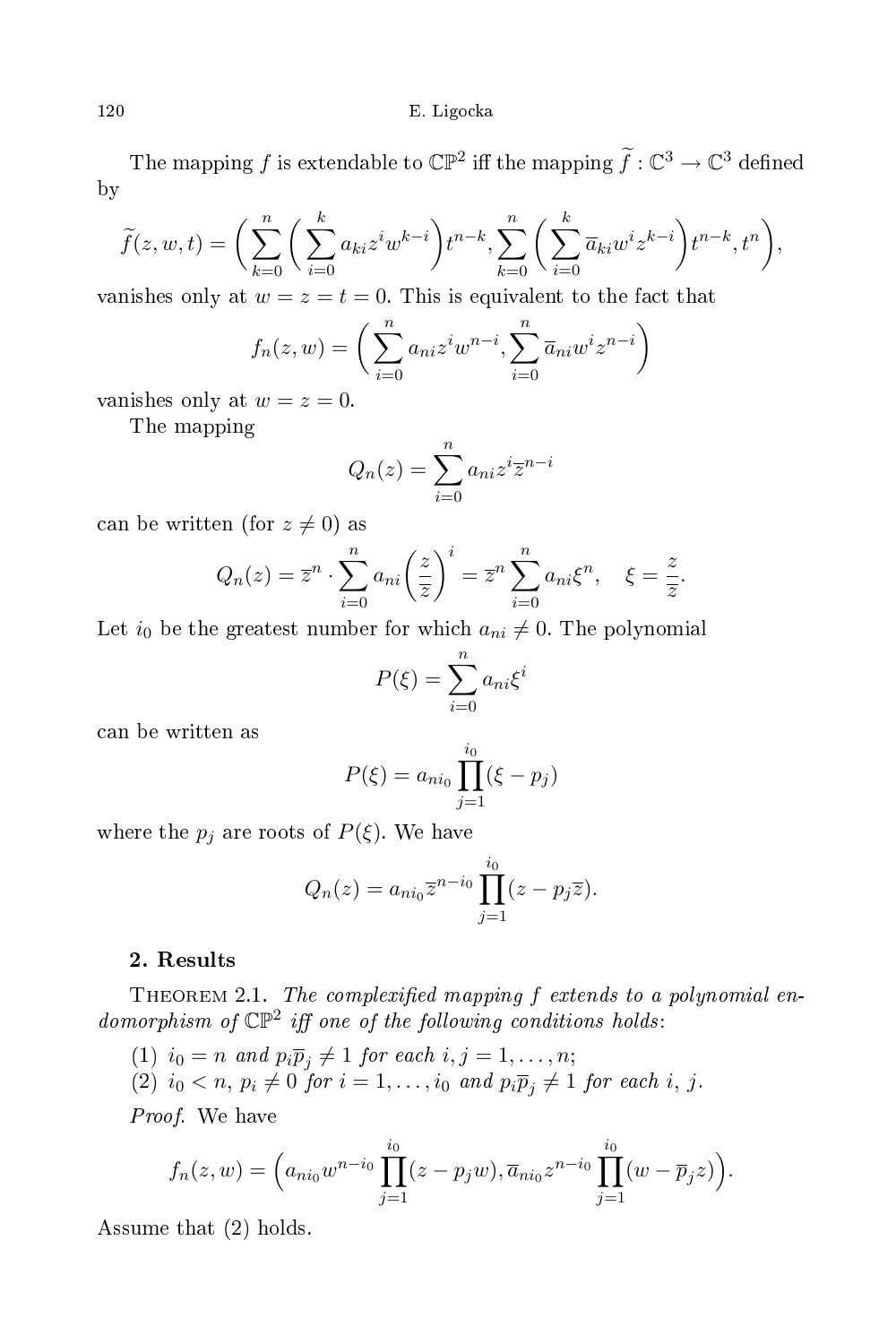$f_n(z, w)$  can vanish in the following three cases:

- (a)  $w = 0$  and  $w \overline{p}_j z = 0$  for some j,
- (b)  $z = 0$  and  $z p_j w = 0$  for some j,
- (c)  $z p_i w = 0$  and  $w \overline{p}_j z = 0$  for some *i* and *j*.

Since  $p_i \neq 0$  conditions (a) and (b) imply that  $z = w = 0$ . In case (c) we have

$$
\det\begin{bmatrix} 1 & -p_i \\ -\overline{p}_j & 1 \end{bmatrix} = 1 - p_i \overline{p}_j \neq 0
$$

and again  $w = z = 0$ .

If condition  $(1)$  holds, we only have case  $(c)$  and thus the conditions  $p_i \neq 0$  are not needed.

In the opposite direction if neither (1) nor (2) is fulfilled then  $f(z, w) = 0$ on some one-dimensional linear subspace of  $\mathbb{C}^2$ .

Suppose now that one of the conditions of Theorem 2.1 is valid. We have

THEOREM 2.2. The restriction of the extended map f to  $\mathbb{CP}^2 \setminus \mathbb{C}^2$  is a rational function which is equal to a quotient of two finite Blaschke products.

Proof. We can write

$$
f_n(z, w) = (f_1(z, w), f_2(z, w)).
$$

The mapping f acts on  $\mathbb{CP}^2 \setminus \mathbb{C}^2$  as

$$
\phi\left(\frac{z}{w}\right) = \frac{f_1(z,w)}{f_2(z,w)} := \phi(\xi), \quad \xi = \frac{z}{w}.
$$

If condition  $(1)$  of Theorem 2.1 is fulfilled then

$$
\frac{f_1(z, w)}{f_2(z, w)} = \frac{a}{\overline{a}} \prod_{j=1}^n \frac{z - p_j w}{w - \overline{p}_j z} = \frac{a}{\overline{a}} \prod_{j=1}^n \frac{\frac{z}{w} - p_j}{1 - \overline{p}_j \frac{z}{w}} = \frac{a}{\overline{a}} \prod_{j=1}^n \frac{\xi - p_j}{1 - \overline{p}_j \xi} = \phi(\xi)
$$

where  $a = a_{nn}$ . Since  $p_i \overline{p}_i \neq 1$  for all  $i, j = 1, ..., n$ , none of  $p_j$  can have modulus one.

Let  $p_1, \ldots, p_s$  have modulus less than one and  $p_{s+1}, \ldots, p_n$  have modulus greater than one. We now have

$$
\phi(\xi) = \frac{a}{\overline{a}} \prod_{j=1}^{n} \frac{\xi - p_j}{1 - \overline{p}_j \xi} = \frac{B_1(\xi)}{B_2(\xi)}
$$

where

$$
B_1(\xi) = \frac{a}{\overline{a}} \prod_{j=1}^s \frac{\xi - p_j}{1 - \overline{p}_j \xi}
$$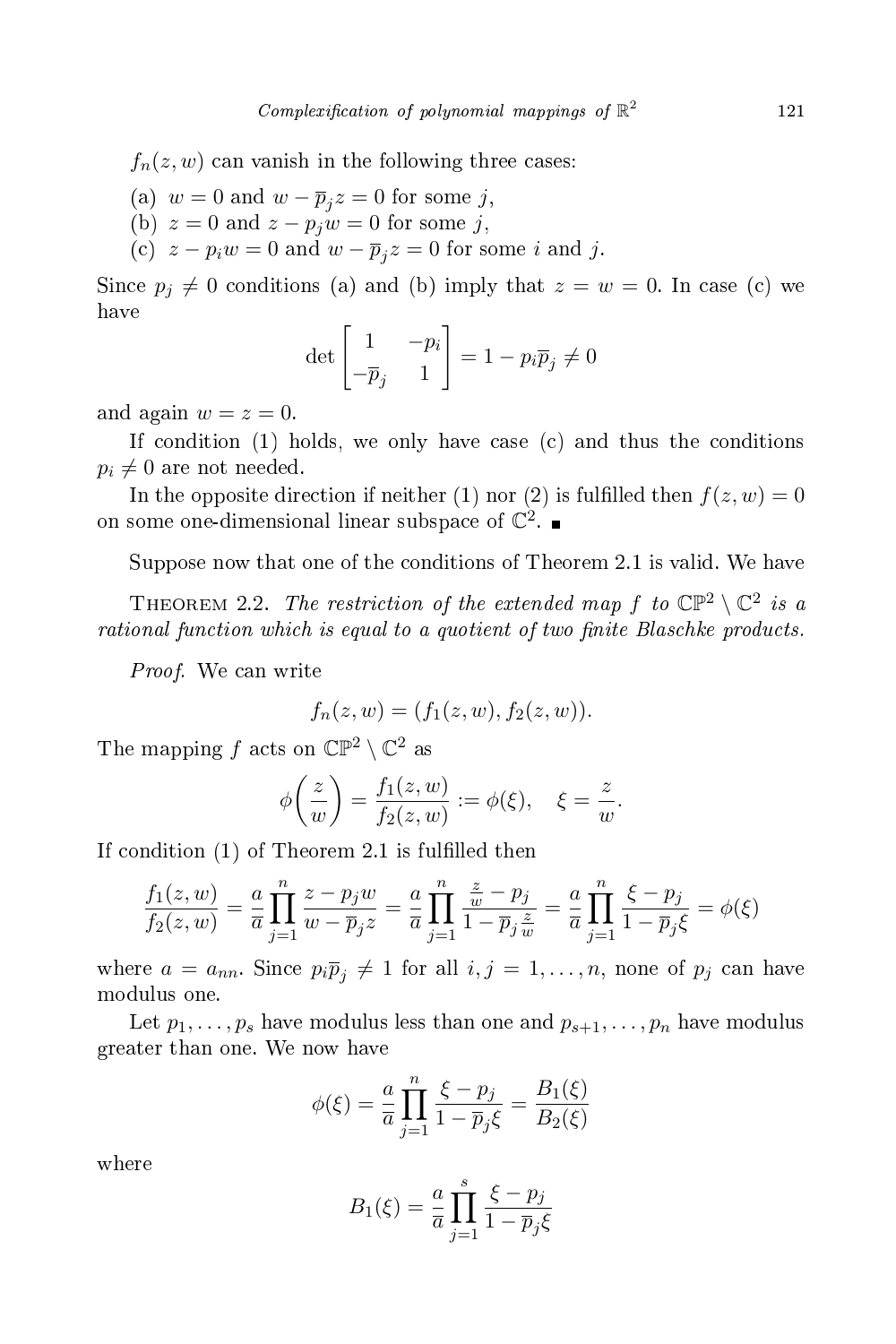and

$$
B_2(\xi) = \prod_{j=s+1}^n \frac{1 - \overline{p}_j \xi}{\xi - p_j} = \prod_{j=s+1}^n \frac{\overline{p}_j}{p_j} \frac{\xi - \frac{1}{\overline{p}_j}}{1 - \frac{\xi}{p_j}}
$$

are finite Blaschke products.

If condition  $(2)$  is fulfilled then

$$
\phi(\xi) = \frac{a}{\overline{a}} \frac{1}{\xi^{n-i_0}} \prod_{j=1}^{i_0} \frac{\xi - p_j}{1 - \overline{p}_j \xi}, \quad a = a_{ni_0}.
$$

We can again assume that  $p_1, \ldots, p_s$  have modulus less than one and  $p_{s+1}$ ,  $\ldots, p_{i_0}$  have modulus greater than one. We have

$$
\phi(\xi) = \frac{B_1(\xi)}{B_2(\xi)}
$$

where

$$
B_1(\xi) = \frac{a}{\overline{a}} \prod_{j=1}^s \frac{\xi - p_j}{1 - \overline{p}_j \xi}
$$

$$
B_2(\xi) = \xi^{n-i_0} \prod_{j=s+1}^{i_0} \frac{\overline{p}_j}{p_j} \frac{\xi - \frac{1}{\overline{p}_j}}{1 - \frac{\xi}{p_j}}
$$

are finite Blaschke products. ■

EXAMPLE 2.3. Let  $Q(z) = |z|^2 - p\overline{z}^2$ ,  $|p| \neq 0, 1$ . Then  $Q(z) = \overline{z}(z - p\overline{z})$ and condition (2) of Theorem 2.1 is fulfilled. We have

$$
f(z, w) = (zw - pw^2, zw - \overline{p}z^2)
$$

and

$$
\phi(\xi) = \frac{1}{\xi} \frac{\xi - p}{1 - \overline{p}\xi} = \frac{B_1(\xi)}{B_2(\xi)}
$$

where

$$
B_1(\xi) = \frac{\xi - p}{1 - \overline{p}\xi}, \quad B_2(\xi) = \xi, \quad \text{if } |p| < 1,
$$
\n
$$
B_1(\xi) = 1, \quad B_2(\xi) = \frac{\overline{p}}{p}\xi\left(\frac{\xi - \frac{1}{\overline{p}}}{1 - \frac{\xi}{p}}\right) \quad \text{if } |p| > 1.
$$

Note that for every  $p, |p| \neq 0, 1, Q(z)$  is not quasiregular. Hence our Theorems 2.1 and 2.2 are more general than Theorem 3.1 (and remarks after it) in [Li3] even in the case of  $n=2$ .

In order to show the possible use of Theorems 2.1 and 2.2 we shall give the following two propositions.

PROPOSITION 2.4. Assume that  $n = i_0$  and  $|p_j| < 1$  for each  $j =$  $1, \ldots, n$ . Then: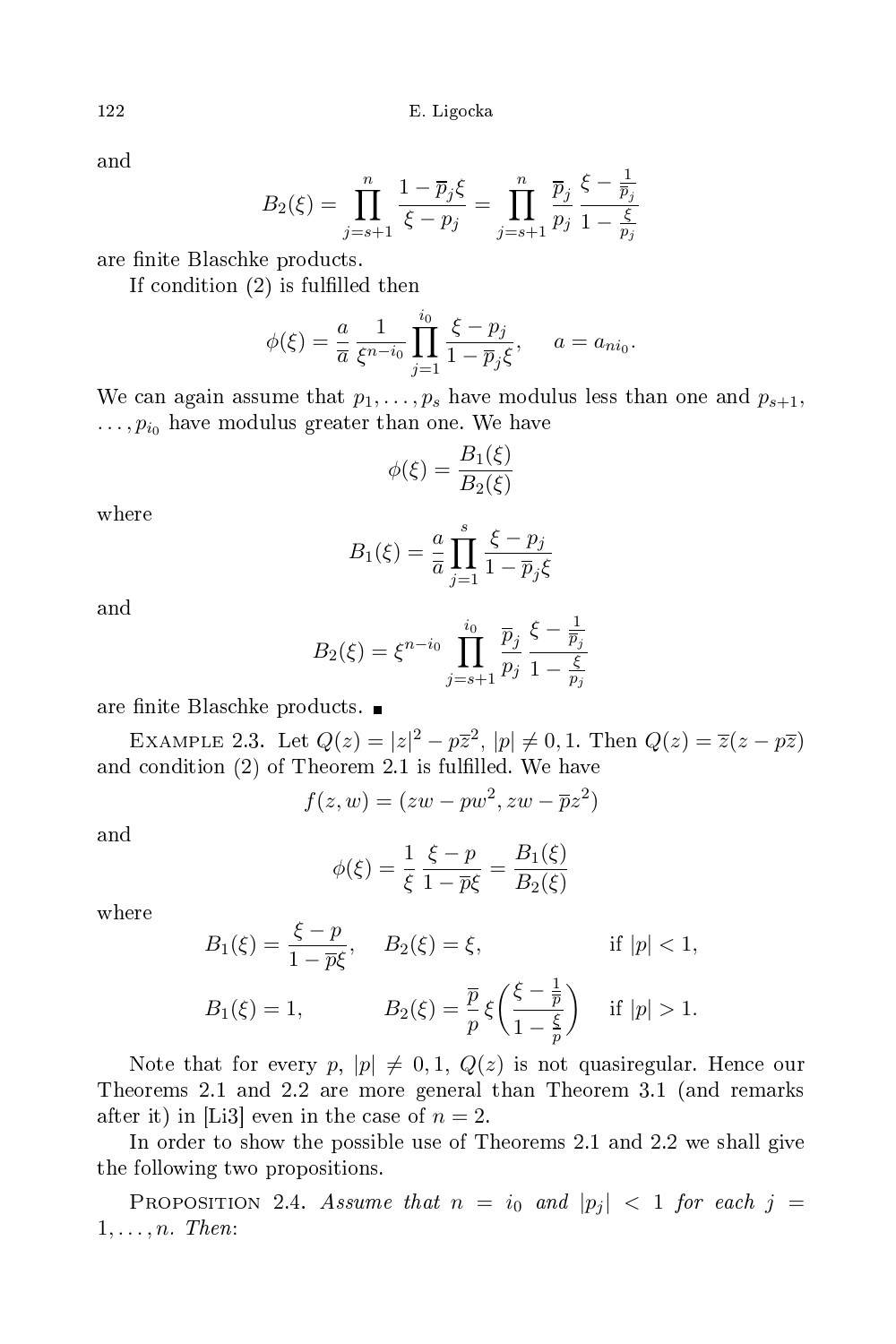- (1)  $Q_n(z) = a \prod_{j=1}^n (z p_j \overline{z}), a \neq 0$ , is quasiregular.
- (2) If  $Q(z) = Q_n(z) + lower$  degree homogeneous terms then  $Q(z)$  can be complexified and extended to a polynomial endomorphism of  $\mathbb{CP}^2$ . This extension acts on  $\mathbb{CP}^2 \setminus \mathbb{C}^2$  as a Blaschke product of degree n.

Proof. Part (2) follows immediately from Theorems 2.1 and 2.2 since ondition (1) of Theorem 2.1 holds. By Theorem 2.2 we have

$$
\phi(\xi) = \frac{a}{\overline{a}} \prod_{j=1}^{n} \frac{\xi - p_j}{1 - \overline{p}_j \xi}
$$

on  $\mathbb{CP}^2 \setminus \mathbb{C}^2$ . Part (1) follows from

LEMMA 2.5. Let  $Q_n(z) = a \prod_{j=1}^n (z - p_j \overline{z})$  where  $a \neq 0$  and  $p_1, \ldots, p_n$  $\in \mathbb{C}$ . The polynomial  $Q_n$  is quasiregular iff for all  $\xi$  with  $|\xi|=1$ ,

$$
\sum_{j=1}^{n} \frac{1 - |p_j|^2}{|\xi - p_j|^2} > 0.
$$

Proof. We have

$$
Q_n(z) = a\overline{z}^n \prod_{i=1}^n \left(\frac{z}{\overline{z}} - p_i\right) = a\overline{z}^n w(\xi)
$$

where  $\xi = z/\overline{z}$ . Hence

$$
\frac{\frac{\partial Q_n}{\partial \overline{z}}}{\frac{\partial Q_n}{\partial z}}(z) = \frac{n\overline{z}^{n-1}w(\xi) - \overline{z}^n \cdot \frac{z}{\overline{z}^2}w'(\xi)}{\overline{z}^n \cdot \frac{1}{\overline{z}}w'(\xi)} = n\frac{w(\xi)}{w'(\xi)} - \xi.
$$

 $Q_n(z)$  is quasiregular iff

$$
\left| n \, \frac{w(\xi)}{w'(\xi)} - \xi \right| < 1
$$

for  $|\xi| = 1$ . This is equivalent to

$$
\left|\frac{1}{\frac{1}{n}\frac{w'(\xi)}{w(\xi)}} - \xi\right| < 1 \iff \left|\frac{1}{\frac{1}{n}\sum_{i=1}^n \frac{1}{\xi - p_i}} - \xi\right| < 1 \iff \left|\frac{1}{\frac{1}{n}\sum_{i=1}^n \frac{\xi}{\xi - p_i}} - 1\right| < 1
$$

since  $|\xi| = 1$ . We have

$$
\left|\frac{1}{\frac{1}{n}\sum_{i=1}^{n}\frac{\xi}{\xi - p_i}} - 1\right| = \left|\frac{1}{1 + \frac{1}{n}\sum_{i=1}^{n}\frac{p_i}{\xi - p_i}} - 1\right| = \left|\frac{\frac{1}{n}\sum_{i=1}^{n}\frac{p_i}{\xi - p_i}}{1 + \sum_{i=1}^{n}\frac{p_i}{\xi - p_i}}\right|.
$$

The inequality

$$
\left| \frac{\frac{1}{n} \sum_{i=1}^n \frac{p_i}{\xi - p_i}}{1 + \frac{1}{n} \sum_{i=1}^n \frac{p_i}{\xi - p_i}} \right| < 1
$$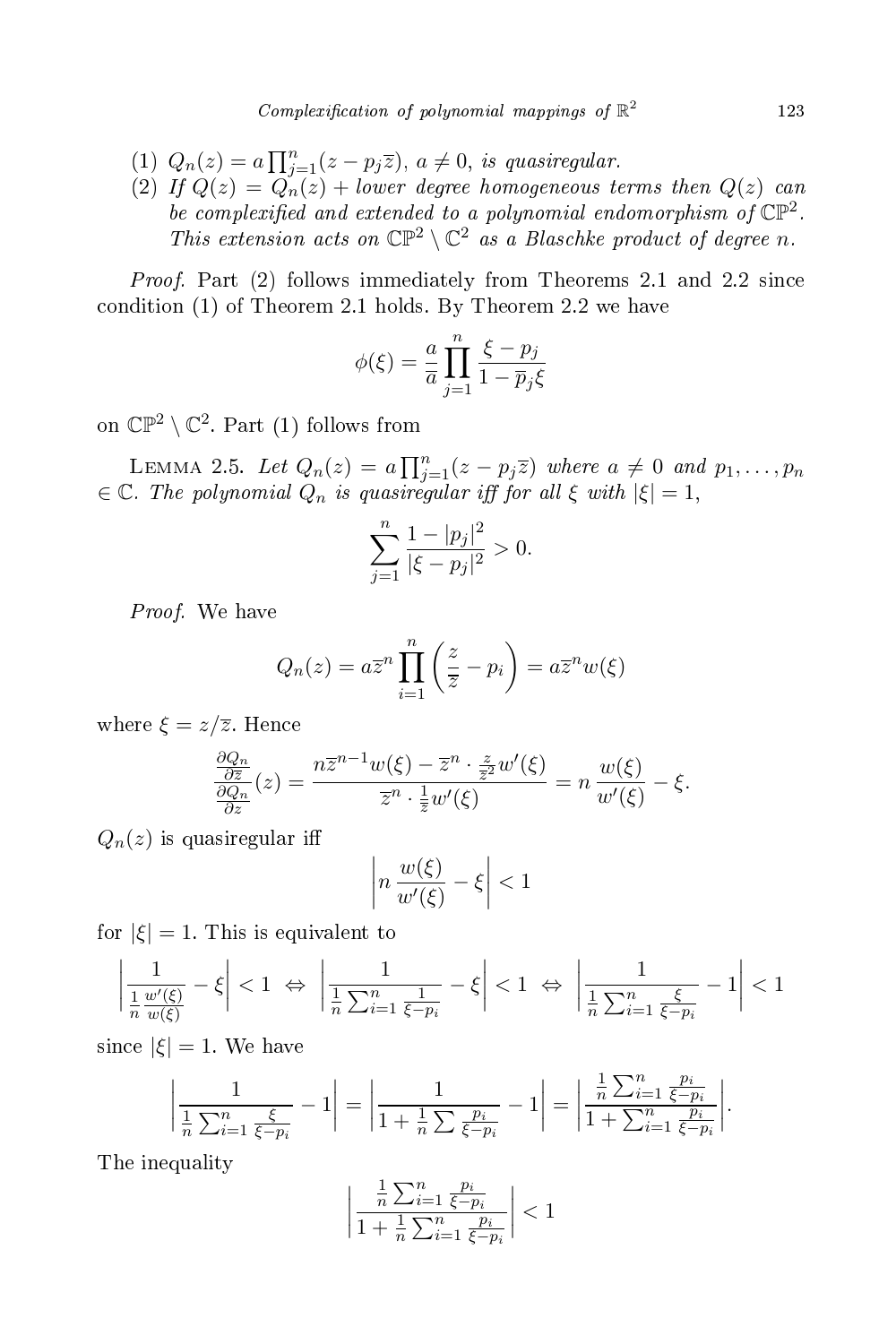is equivalent to the inequality

$$
\Re \frac{1}{n} \sum_{i=1}^n \frac{p_i}{\xi - p_i} > -\frac{1}{2}
$$

which is equivalent to

$$
\sum_{i=1}^n\Re\frac{\xi+p_i}{\xi-p_i}>0\ \Leftrightarrow\ \sum_{i=1}^n\frac{1-|p_i|^2}{|\xi-p_i|^2}>0.\ \blacksquare
$$

For more information on quasiregular polynomials see [Li1].

REMARK 2.6. For  $n = 1$  or  $n = 2$ , if  $Q_n$  is quasiregular then all  $p_j$  must have modulus less than one. This is not true for  $n > 2$ .

If  $Q$  is a polynomial mapping such that  $Q^{-1}$  exists and is also a polynomial map then we say that  $Q$  is a *polynomial automorphism*.

We have the following

PROPOSITION 2.7. The complexification of a polynomial automorphism can be extended to a polynomial endomorphism of  $\mathbb{CP}^2$  iff it is an affine mapping.

*Proof.* The Jung-van der Kulk theorem  $([J, K])$  shows that each polynomial automorphism of  $\mathbb{R}^2$  is a finite superposition of a nondegenerate affine map and soalled shears, i.e., mappings

$$
(x, y) \mapsto (x, y + h(x))
$$

where  $h(x)$  is a polynomial of one variable. The complexification of a nondegenerate affine map extends to an automorphism of  $\mathbb{CP}^2$ . Hence it suffices to prove our proposition for maps of the type

$$
g_n \circ f_{n-1} \circ \cdots \circ f_2 \circ g_2 \circ f_1 \circ g_1
$$

where the  $g_i$  are shears and the  $f_i$  are affine. If some of the  $g_i$  are not affine then the leading homogeneous term of

$$
Q = g_n \circ f_{n-1} \circ \cdots \circ f_1 \circ g_1
$$

has the form  $ax^m$ ,  $m > 1$ . In complex coordinates it has the form

$$
Q_n(z) = a \left(\frac{z+\overline{z}}{z}\right)^m.
$$

Hence neither condition (1) nor condition (2) of Theorem 2.1 can be fulfilled and Q is not extendable to  $\mathbb{CP}^2$ .

Of ourse, we an give another proof of Proposition 2.7 by omplexifying Q and  $Q^{-1}$ . Since  $\{(z,\overline{z})_{z\in\mathbb{C}}\}$  is a uniqueness set for holomorphic functions, we conclude that the complexified map  $f$  is a polynomial automorphism of  $\mathbb{C}^2$ . Thus one can use the Jung-van der Kulk theorem to show that it is not extendable to  $\mathbb{CP}^2$  unless it is affine.